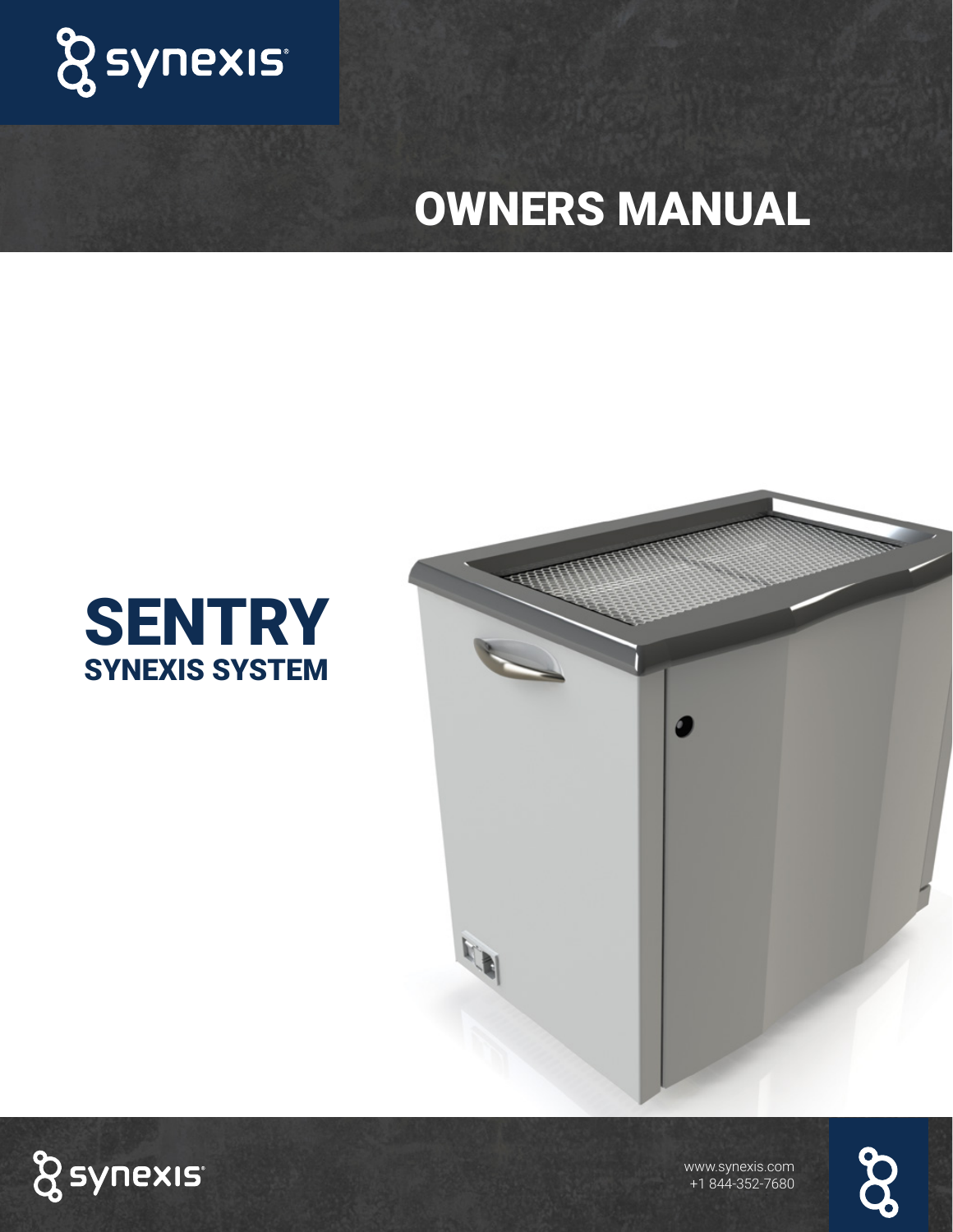### **IMPORTANT SAFETY INSTRUCTIONS**

#### BEFORE USING THIS DEVICE READ ALL INSTRUCTIONS AND CAUTIONARY STATEMENTS IN THIS MANUAL AND ON THE DEVICE.

The Sentry is an electrical device. Please read the safety instructions and considerations before use and take the necessary precautions to reduce the risk of fire, electric shock or injury. **The Limited Warranty applies only if the unit is used in accordance with these instructions.** 

- $\checkmark$  Use the power cable provided with your device. The plug fits securely into a standard outlet. Do not alter the plug in any way.
- ⚠ WARNING: Electrical shock can cause personal injury or death.
- ⚠ WARNING: Skin or eye damage may result from directly viewing the light produced by the lamp in this apparatus. Always disconnect power before relamping or servicing. Replace Lamp with Lamp Model No. M2-CX-02 or M4-CX-02, manufactured by LCD Lighting Inc.
- $\triangle$  WARNING: Do not allow the device to become clogged with dust or other debris. Check it regularly and replace the catalytic Sail or filter if they become clogged.
- $\triangle$  WARNING: To reduce the risk of fire or electric shock, do not use this product with any solid-state speed control device.

When using an electrical device, basic precautions should always be observed, including the following:

#### ⚠ **WARNING**

**These warnings apply to the Synexis® device and, where applicable, to all tools and accessories TO REDUCE THE RISK OF FIRE, ELECTRIC SHOCK OR SERIOUS INJURY:**

- 1. Keep combustible materials, like bedding, clothing, curtains, furniture and paper at least three feet away from the device when it is plugged in.
- 2. Use only as described in this Synexis Operating Manual. Do not perform any maintenance other than what is shown in this manual. Any other use, not specifically recommended by the manufacturer may result in fire, electric shock or injury.
- 3. Make sure device is assembled by following manufacturer's instructions completely. Do not dismantle the device.



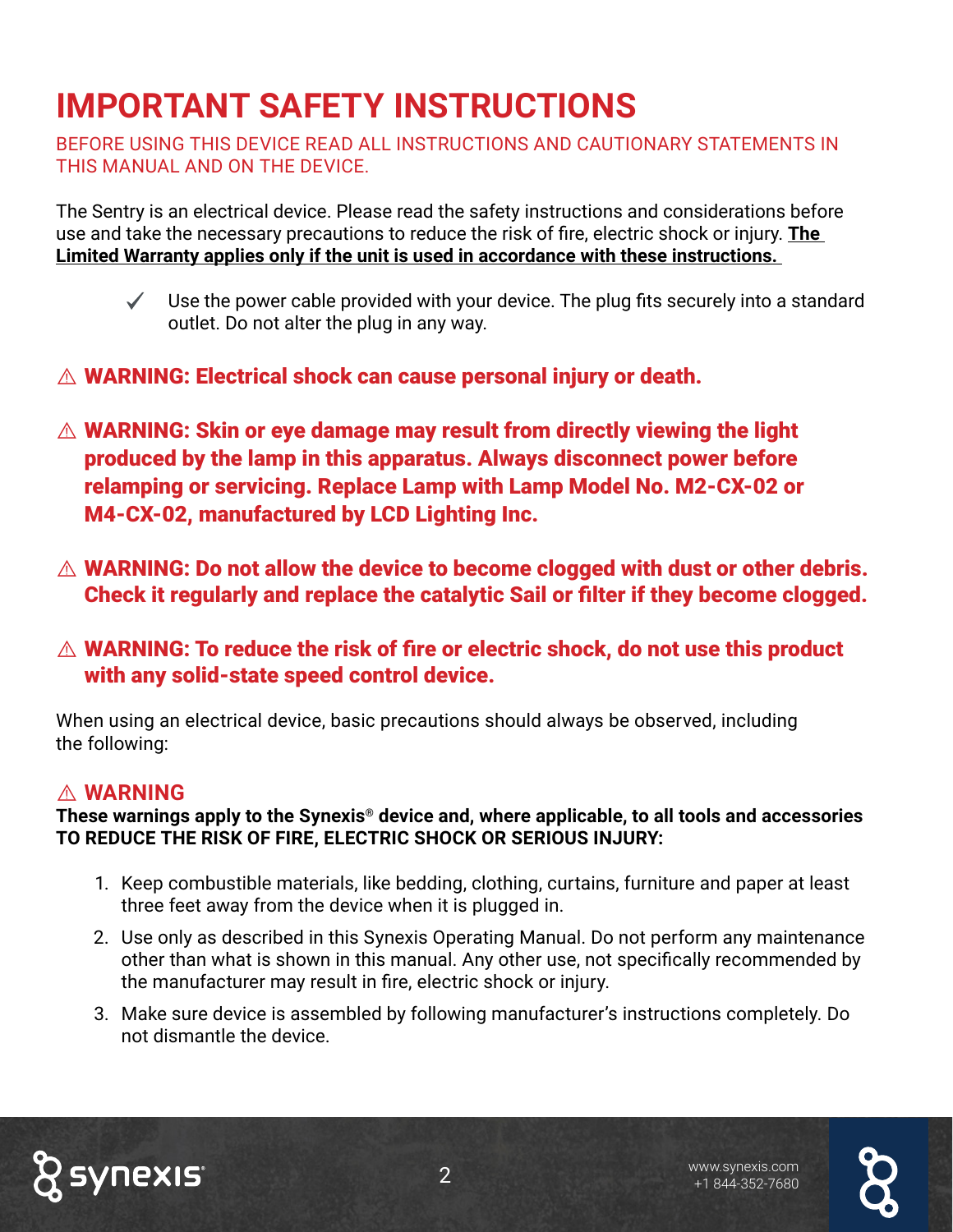- 4. This Sentry device is not a toy. Use caution when children are nearby. Children under 3 years old should be kept away unless continuously supervised. Do not allow children to play with the Sentry device.
- 5. This Sentry device is not intended for use by persons (including children) with reduced physical or reasoning capabilities, or lack of experience and knowledge, unless they have been given supervision or instruction about the use of the Sentry device by a person responsible for their safety.
- 6. Sentry device is suitable for dry locations ONLY. DO not use outdoors, on or near wet surfaces. Do not use in bathrooms, laundry areas or similar indoor locations. Never place the Sentry device where it may fall into a bathtub or other water container. Do not use or store near a bath or shower, or a swimming pool.
- 7. Do not use the Sentry device in areas where fuel, paint, or flammable liquids are used or stored where their vapors are present.
- 8. Do not use in conjunction with or directly next to an air freshener or similar products.
- 9. Do not handle any part of the plug or Sentry device with wet hands.
- 10. UV light source. Disconnect power cord before opening cover.
- 11. Do not sit on or place any object on this device.
- 12. Do not use with a damaged power cord or plug. If the power cord is damaged, it must be replaced by Synexis, its service agent or similarly qualified persons in order to avoid a hazard.
- 13. Do not unplug the Sentry device by pulling on the power cord. To unplug, grasp the plug, not the cord and remove from the power outlet.
- 14. Do not stretch the power cord or place the cord under strain. Keep the power cord away from heated surfaces.
- 15. Do not run the power cord underneath carpeting. Do not cover cord with throw rugs, runners or similar coverings. Do not route cord under furniture or other appliances. Avoid placing power cord in high traffic areas and where it could be tripped over.
- 16. To prevent a possible fire, do not use with any opening or exhaust blocked, and keep free of dust, lint, hair, and anything that may reduce airflow. Do not put any object into the inlet grill or exhaust opening as this may cause electric shock or fire, or damage to the Sentry device.
- 17. In order to avoid overheating, do not cover the Sentry device.
- 18. For the best performance, place the Sentry device where air intake and top grill are unobstructed.
- 19. Turn off all controls before unplugging. Always unplug Sentry device from the power outlet when it is not in use.



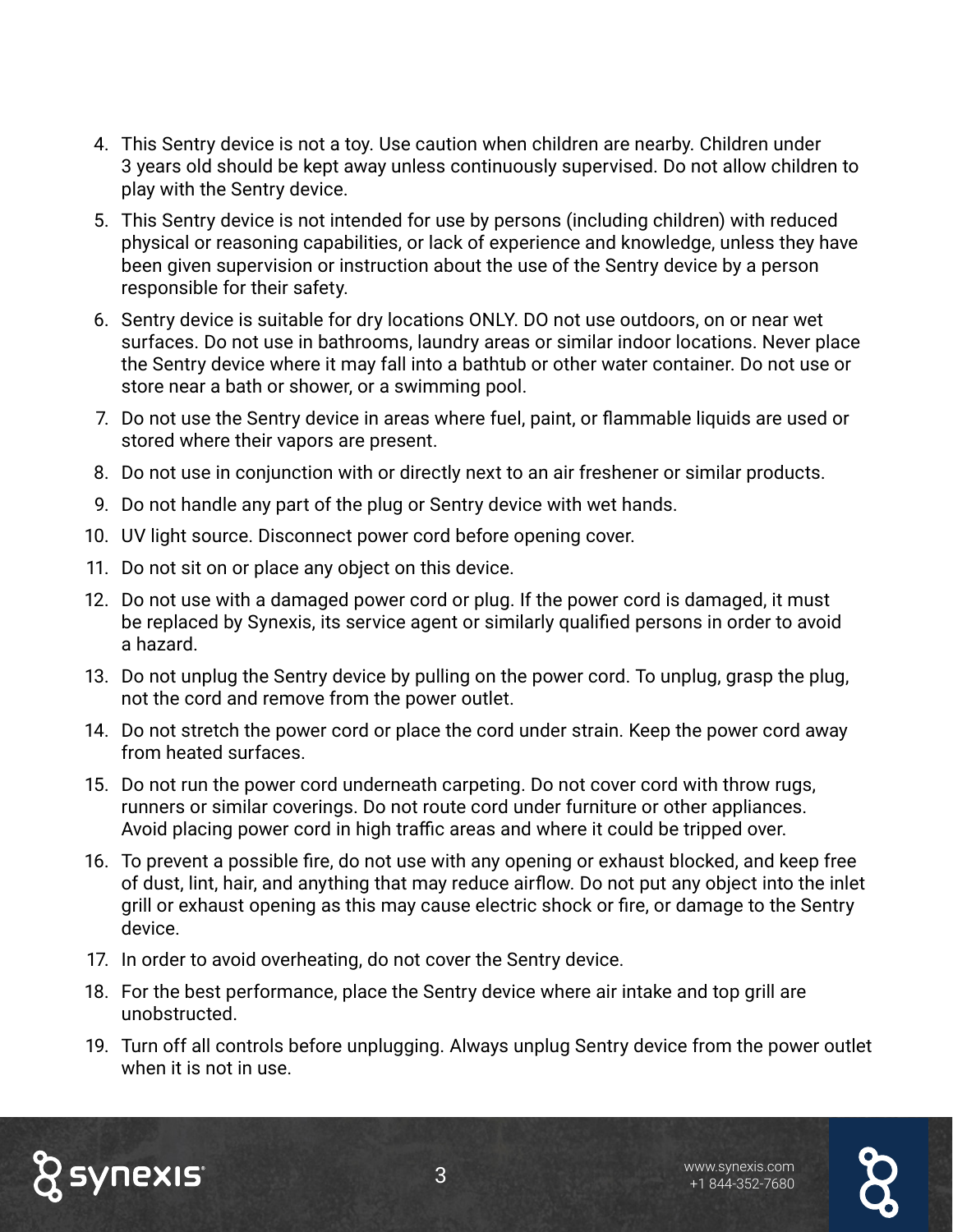- 20. If the Sentry device is not working as it should, has been dropped, struck, damaged, left outdoors, or dropped into water, do not use and contact your Synexis Account Representative.
- 21. Contact Synexis when service or repair is required. Do not disassemble the Sentry device, as incorrect re-assembly may result in electric shock or fire.
- 22. Do not use any cleaning agents or lubricants on the Sentry device. Unplug power cord from outlet before performing any type of maintenance.
- 23. To avoid a tripping hazard, secure power cord when not in use.
- 24. Do not use Sentry device near furnaces, fireplaces, stoves or other high-temperature heat sources.
- 25. Do not spray or apply perfumes directly on or near the filter. Keep essential oils and chemicals away from the Sentry device.

#### **READ AND SAVE THESE INSTRUCTIONS**



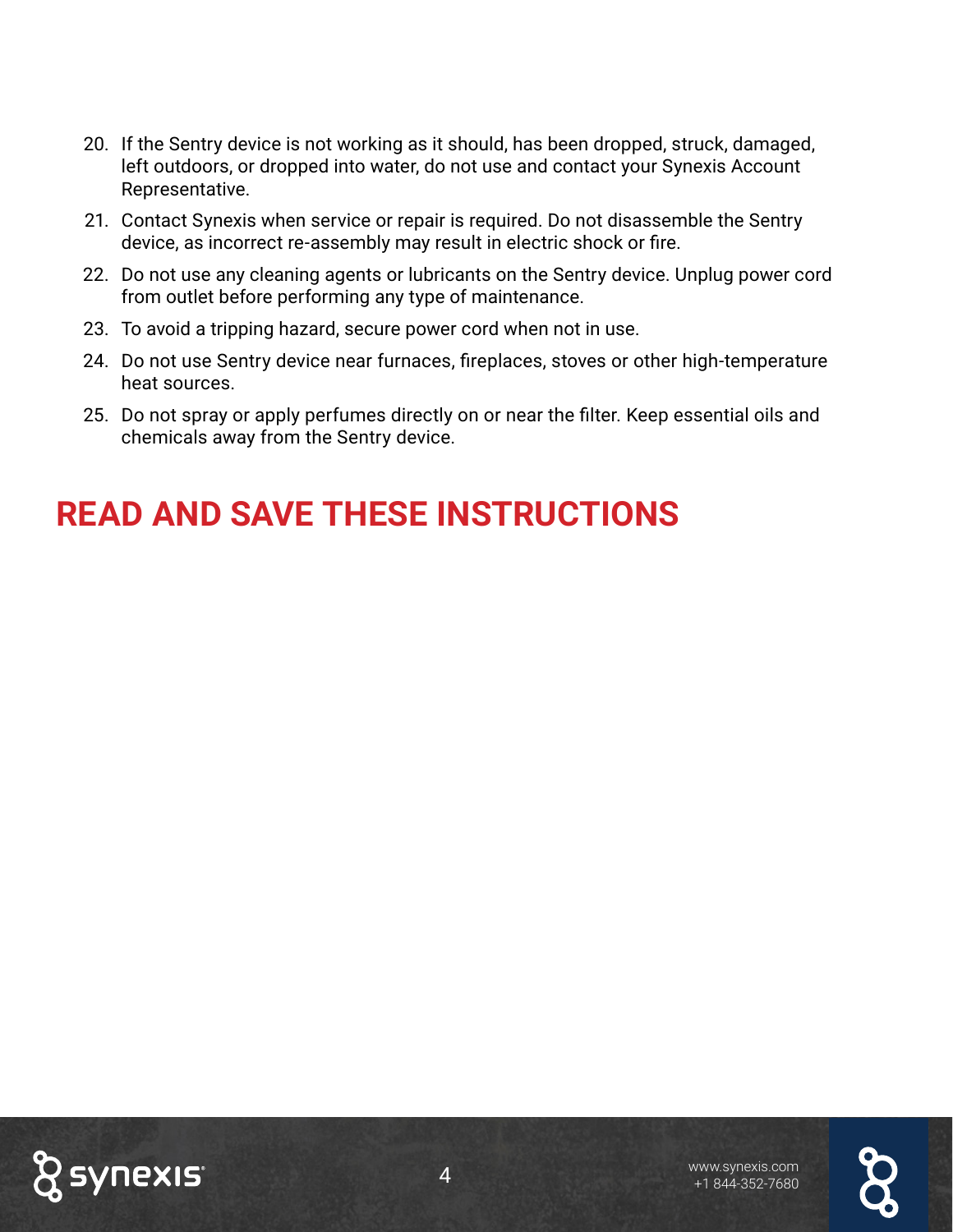## **Contents**



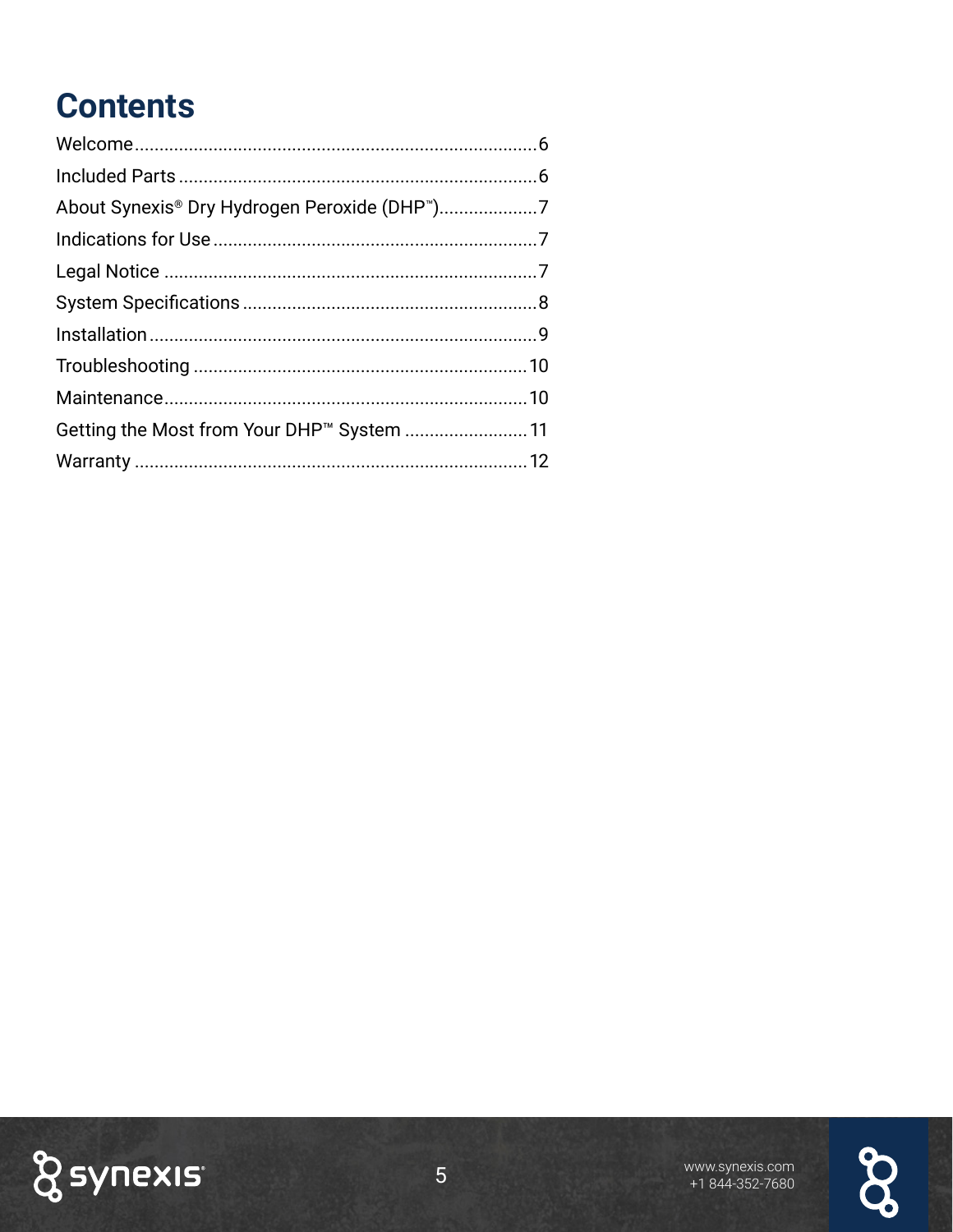### **Welcome**

Thank you for choosing Synexis®, developers of Dry Hydrogen Peroxide (DHP™) and this Sentry device.

Before using the DHP™ system, please take a few minutes to:

- ✔ **Familiarize yourself with the Sentry device**
- ✔ **Familiarize yourself with the installation steps and required tools**
- ✔ **Inspect your system and parts**

Please contact your Synexis Account Representative for questions or additional information.

#### **Included Parts**

- ✔ 1 Synexis® Sentry device
- $\checkmark$  2 Custom UV-A Bulbs (already installed)
- ✔ 1 Filter Assembly (x1 Carbon Filter, x1 MERV 11 Filter)
- ✔ 1 Power Cord
- ✔ 1 Owner's Manual

After opening the box, unpack and inspect your device for damage.

DO NOT OPERATE THIS DEVICE IF ANY DAMAGE IS NOTED. If the device is damaged, contact your Synexis Account Representative.



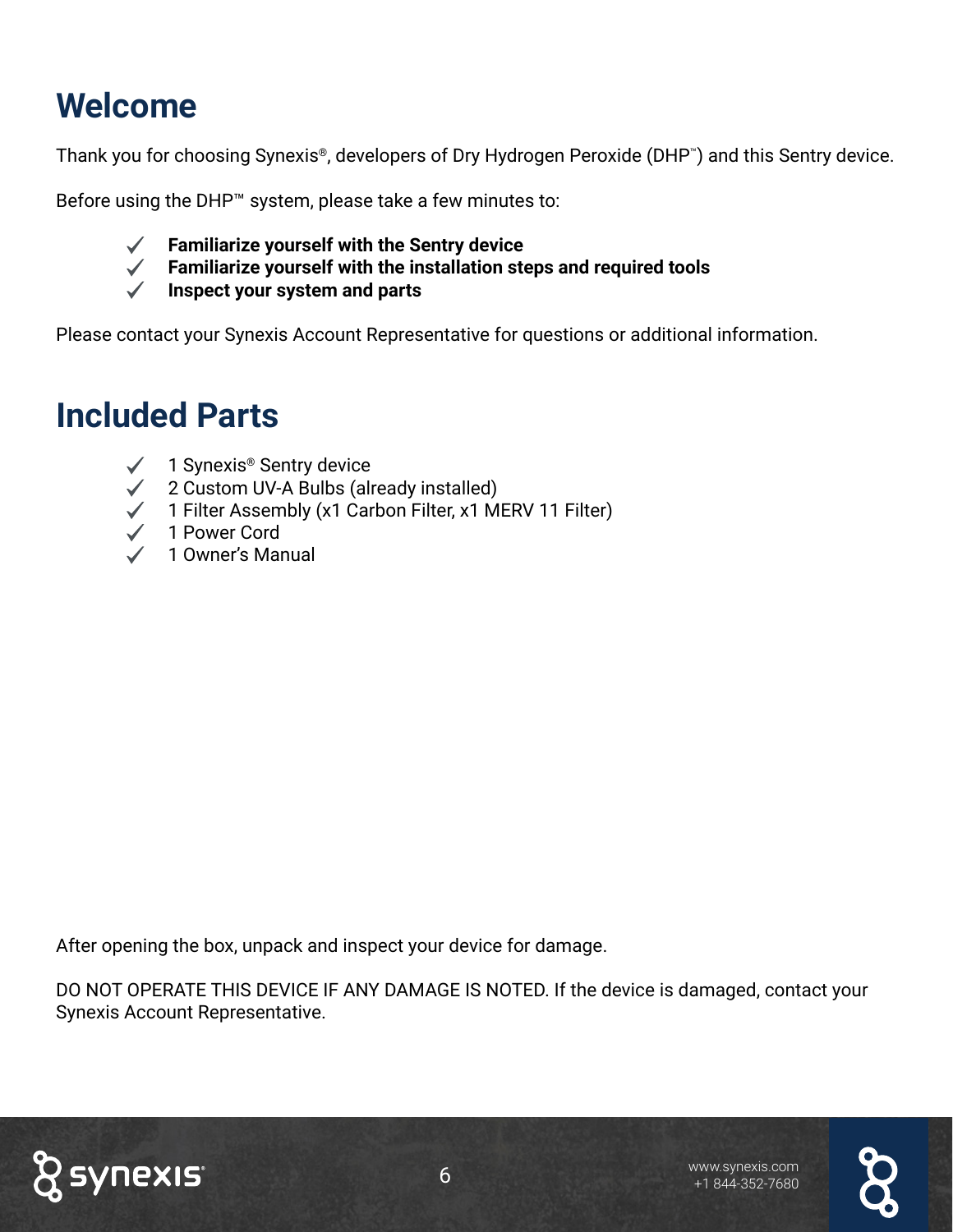## **About Dry Hydrogen Peroxide (DHP™)**

Synexis is the sole developer of hydrogen peroxide gas and Dry Hydrogen Peroxide (DHP™) Technology for occupied spaces. Using DHP™, our patented microbial reduction technology allows for the natural and continuous reduction of microbial contamination in occupied spaces. Synexis Microbial Reduction Systems are patented for use in the United States and around the world. By encompassing all areas of an enclosed space, DHP™ can reach the most important areas of a facility. The critical differentiator of DHP™ from other forms of hydrogen peroxide is that DHP™ can be safely delivered in occupied spaces.

Using ambient humidity and oxygen naturally present in your environment, Synexis technology creates a safe level of hydrogen peroxide (H $_{\rm 2}$ O $_{\rm 2}$ ) gas, which reduces unwanted microbial contamination in the air and on surfaces. Because DHP™ is a true gas, it can reach the toughest and most out-of-reach areas of your facility. Dry Hydrogen Peroxide is effective because of its state of matter and method of action.

### **Indications for Use**

This product is not sold as a medical device and is not intended to be used to diagnose any disease or condition, nor should it be used in the mitigation, treatment, or prevention of any disease or condition. The Sentry device is a key component to the Synexis Microbial Reduction System.

#### **Legal Notice**

While every attempt is made to ensure the accuracy of the information contained in this manual, Synexis accepts no liability for errors or omissions, or any consequences deriving from the use of information contained herein. This Sentry manual is provided "as is" and without any representation, term, condition or warranty of any kind, either express or implied. To the extent permitted by law, Synexis shall not be liable to any person or entity for any loss or damage which may arise from the use of this manual. We reserve the right at any time and without any notice to remove, amend or vary any of the content which appears herein.





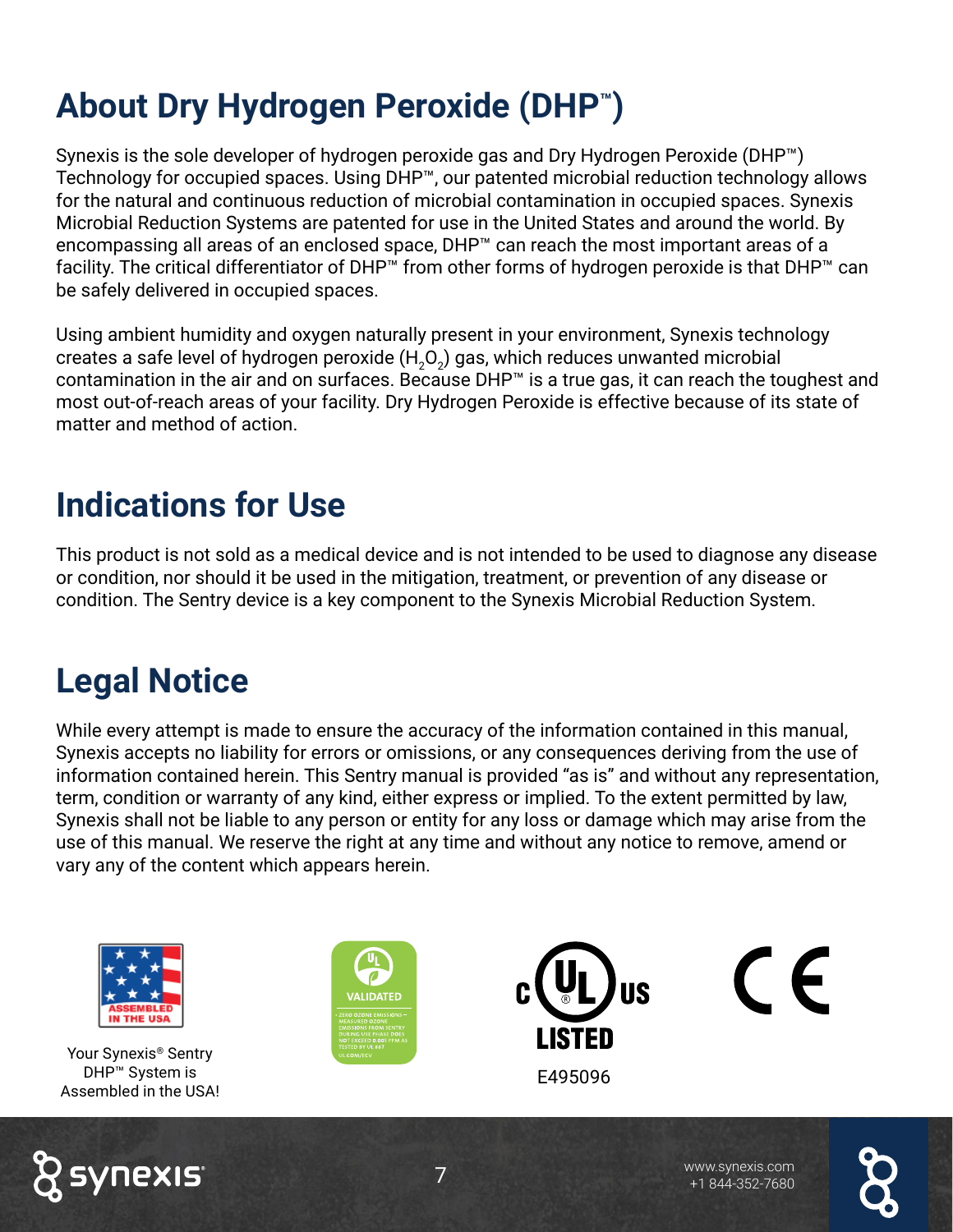

# **SENTRY** System Specifications

The Sentry is a portable device designed for deployment in industrial facilities with an inaccessible HVAC system. The Sentry has a rugged steel design for the most challenging environments. The Sentry can be mounted virtually anywhere and requires only a standard 120V–50/60 Hz (North America), 230V–50/60 Hz (OUS) VAC outlet.

| <b>Specifications</b>   |                                                                       |
|-------------------------|-----------------------------------------------------------------------|
| Weight                  | 42 lbs.                                                               |
| <b>Material</b>         | 18 Gauge Galvannealed<br><b>Steel</b>                                 |
| Color                   | <b>Black/White</b>                                                    |
| <b>Mounting Options</b> | Floor (Shown),<br><b>Wall Mount</b>                                   |
| <b>Dimensions</b>       | Width: 17" (43.2 cm)<br>Height: 15" (38.1 cm)<br>Depth: 10" (25.4 cm) |

| <b>Electrical Requirements</b> |                                             |  |
|--------------------------------|---------------------------------------------|--|
| <b>Input Voltage</b>           | 120 VAC-50/60 Hz US<br>230 VAC-50/60 Hz OUS |  |
| <b>Current</b>                 | 1.7 Amps US<br>0.89 Amps OUS                |  |







**ynexis** 









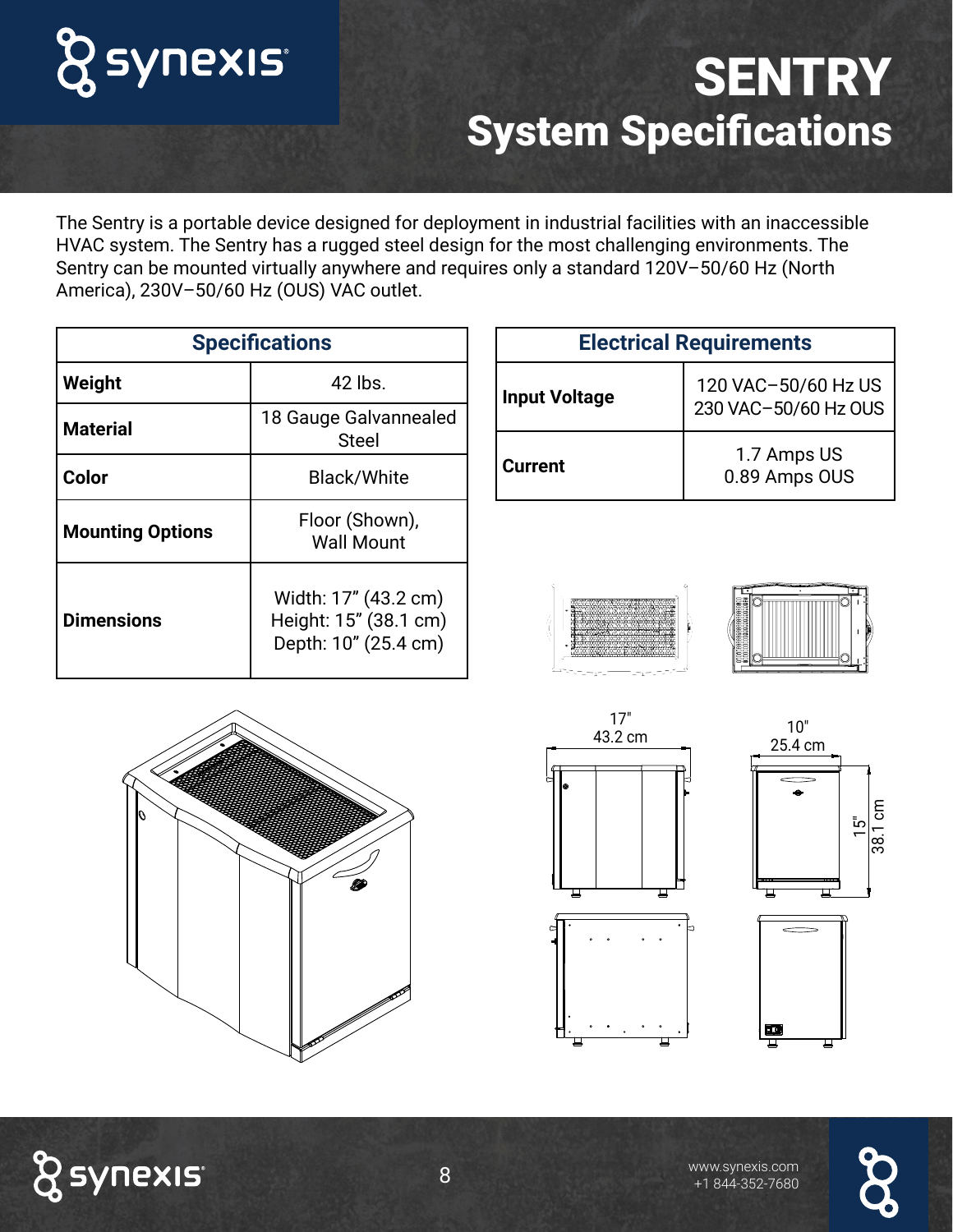

#### **Installation**

- **1.** The Sentry device includes filters (carbon & MERV 11), fan, and two non-germicidal UV-A bulbs. On the front of the device is a rotary switch covered by a circular rubber cap that controls the speed of the fan. The power cord and power switch are located on the left side of the device. The installation slots for the filters and sail are accessible from the right side. The right side of the device has an access panel which is opened using a spring assisted latch.
- **2.** To access the installation slots, rotate the access panel latch 90 degrees counterclockwise. Grasp the handle near the top of the panel and pull it outward away from the unit.
- **3.** The Sail is inserted flat and horizontally into the slot near the top of the device, above the bulbs and below the top grille. It does not matter which direction the Sail is installed.
- **4.** To insert the filter cartridges, open the smaller access plate towards the bottom of the device using a similar spring assisted latch. The access plate should be completely removed while inserting or replacing the filter cartridges. Insert the filter cartridges into the filter slot using the details below and the picture to the right.
	- The pleated MERV 11 filter (white or blue) is placed on the bottom, and the carbon filter (black) is placed on top, closest to the fan.
	- The MERV 11 filter should have the arrows pointing toward the fan. The carbon filter can be installed in any direction.
- **5.** Replace the filter access plate by seating the notches back into their retaining slots and securing the spring assisted latch.
- **6.** Close the hinged access panel by securing spring assisted latch.
- 7. Plug in and power the device on.
- **8.** The two UV-A bulbs will begin to glow. At any point, to turn the bulbs off, turn the power switch off.
- **9.** To adjust device airflow, use the rotary switch on the front panel.



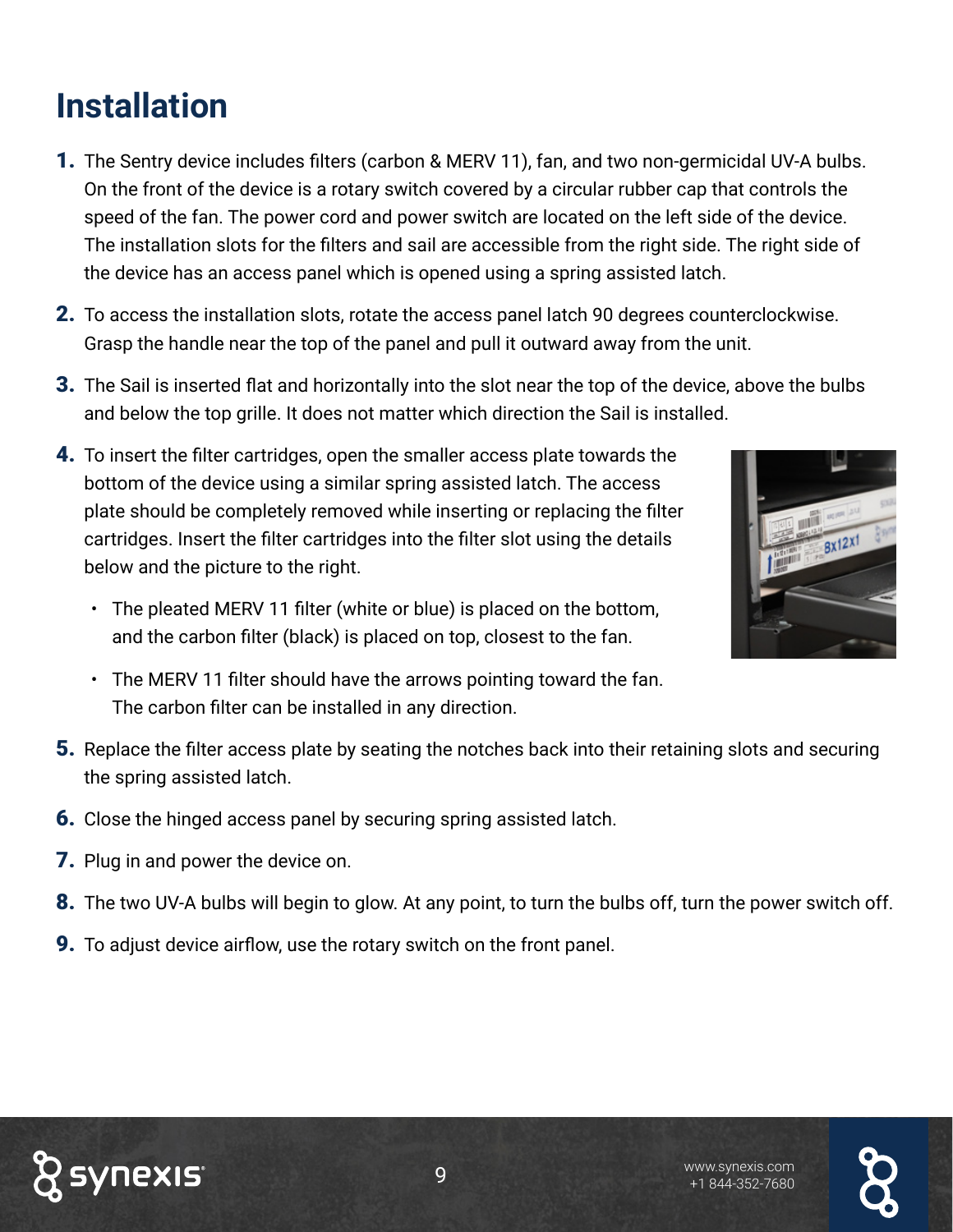### **Troubleshooting**

If the fan does not operate, contact your Synexis Account Representative at 844-352-7680 for assistance.

### **Maintenance**

To keep your device(s) in top condition, we recommend routine cleaning. *If your purchase of the Synexis Microbial Reduction System includes a maintenance contract, the following recommendations are handled by Synexis Field Engineers during regular scheduled visits.*

- **Bulb Replacement:** The UV-A bulb should maintain the same intensity no matter the speed of the fan. Bulb is warrantied for 2 years. The maximum bulb rating is 50V, 21W. Replace bulb with Model No. M2-CX-02 or M4-CX-02, manufactured by LCD Lighting.
- **Filter Cartridge and Sail Replacement:** Filter cartridges and Sails are replaced using the typical schedule below. Each Sail comes pre-packaged in a food-grade plastic bag to maintain quality before use. For best performance, the Sail should not be removed from the bag until it is time to insert it into the device. The filters and Sail can be disposed of in regular trash or as recyclable fiber and plastic (frame and polyester fabric). No special handling conditions are required.

#### **Sail Replacement**

- First 7–14 days after first turning device on. This is called the Control Phase and is when a Synexis System is first introduced to a new environment and level of bioburden.
- Every 3 months\* (once per quarter)

#### **Filter Replacement**

#### • **MERV 11 filter:**

- First 7–14 Days (MERV 11 filter ONLY) after first turning device on. This is called the Control Phase and when the Synexis System is first introduced into a new environment and new level of bioburden.
- Every 3 months\*\* (once per quarter)
- **Carbon Filter:**
	- $-$  Every 6 months\*\*

Do not try to repair or adjust any of the electrical components in your Sentry device. Contact Synexis for assistance.

- *\* Complex environments might require a more frequent Sail change. This is identified on the front-end of a project and would be detailed in the agreement.*
- *\*\* Complex environments (such as industrial applications) involve higher levels of particulates in the air. Under such conditions, filters may need to be changed on an 'as-needed basis'.*



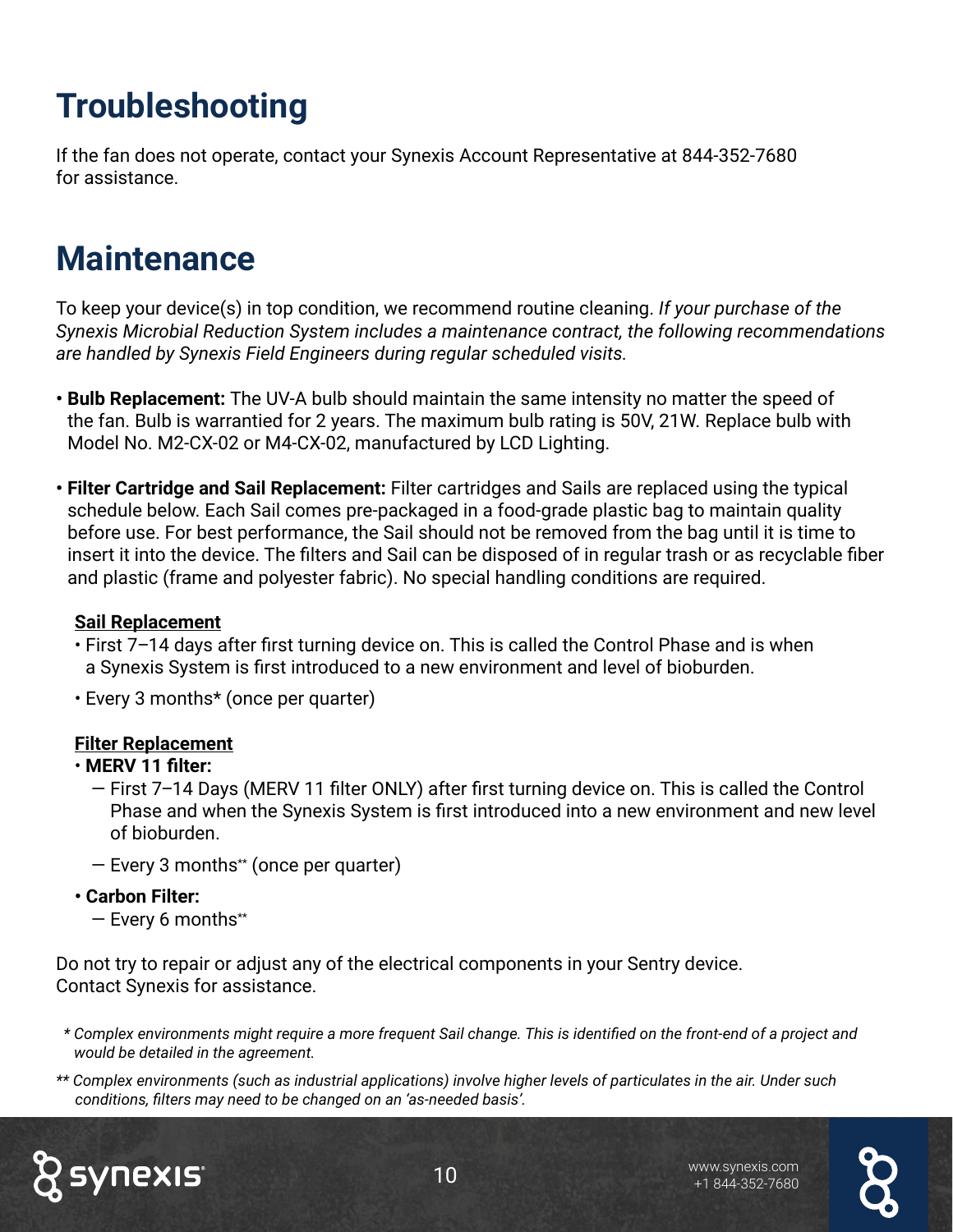**WARNING: UV-A bulbs contain a small amount of mercury similar to any fluorescent bulb. Check with your local waste management authority for disposal or recycling requirements. Additional disposal and recycling information can be found at: www.lamprecycle.org.**

#### **Getting the most from your DHP™ System**

It is important to work with your Synexis Account Representative to determine the proper number of units for the size and configuration of your space. In some cases, multiple Synexis devices will be necessary. Be sure to change the Sail according to the recommended replacement schedule. Leave unopened Sails in their plastic bag and store them in a dark, dry location until you need to replace the current Sails in your device.

#### Close your windows and outside doors

The Sentry is designed for enclosed space, so it is important to keep all external windows and doors closed as much as possible. Open windows and/or doors can significantly reduce the efficiency of your system by allowing the DHP™ to dissipate out of the facility.

#### Run your Synexis System 24 hours a day

The Sentry is designed to operate 24 hours a day, 7 days a week. DHP™ is meant to be a continuous clean technology as opposed to a temporary clean technology. The DHP™ molecule is delicate and safe at low concentration. Producing it continuously ensures a proper equilibrium concentration in your space for effective decontamination. Visit Synexis.com for more information.



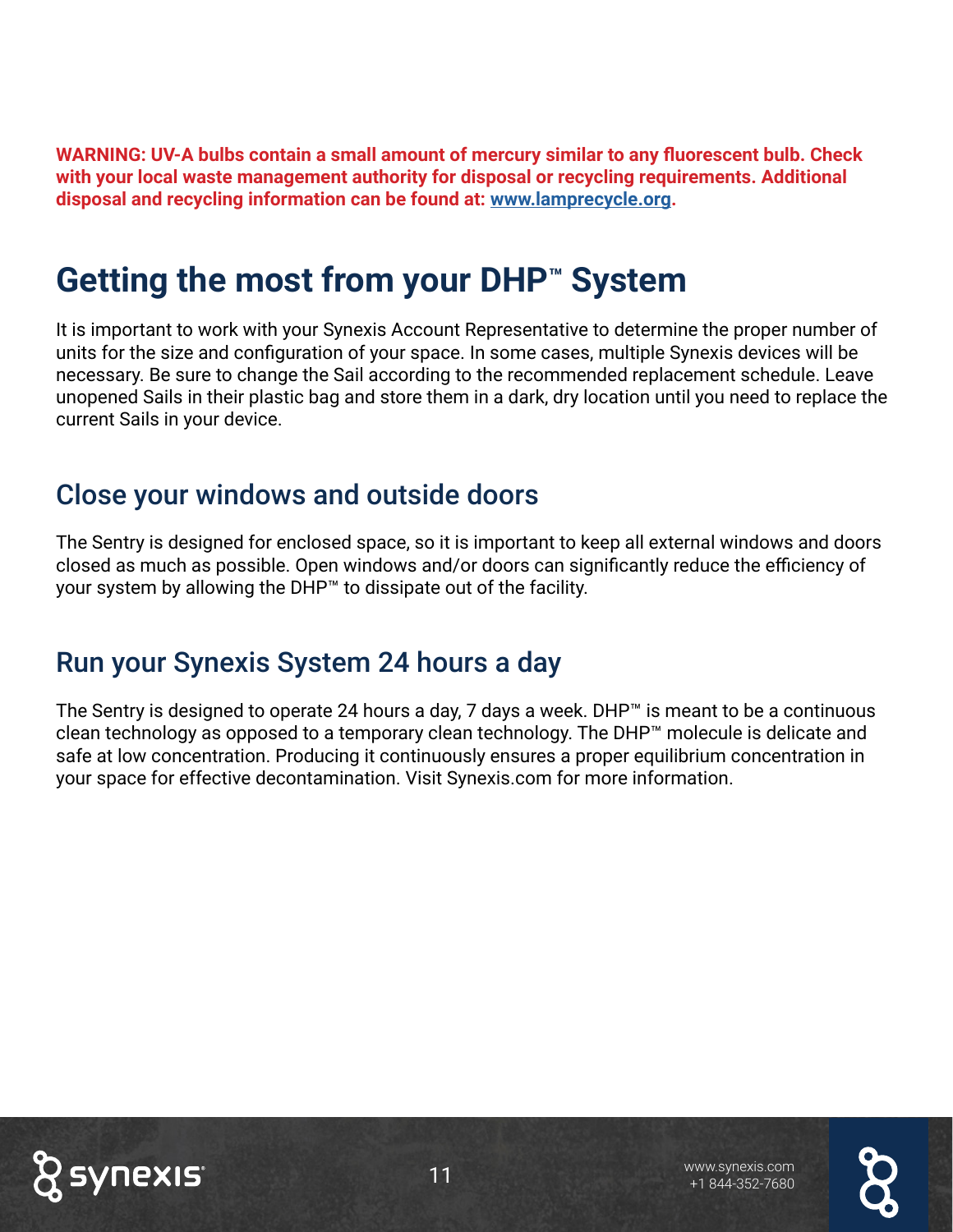### **1-Year Limited Warranty**

Contact your Synexis Account Representative for any device questions, service material needs or device issues. When contacting Synexis for a system issue that is under warranty, please be prepared to provide the following:

- $\checkmark$  A copy of the bill of sale<br> $\checkmark$  Invoice or receipt of purc
- Invoice or receipt of purchase
- $\checkmark$  An explanation of the problem or defect



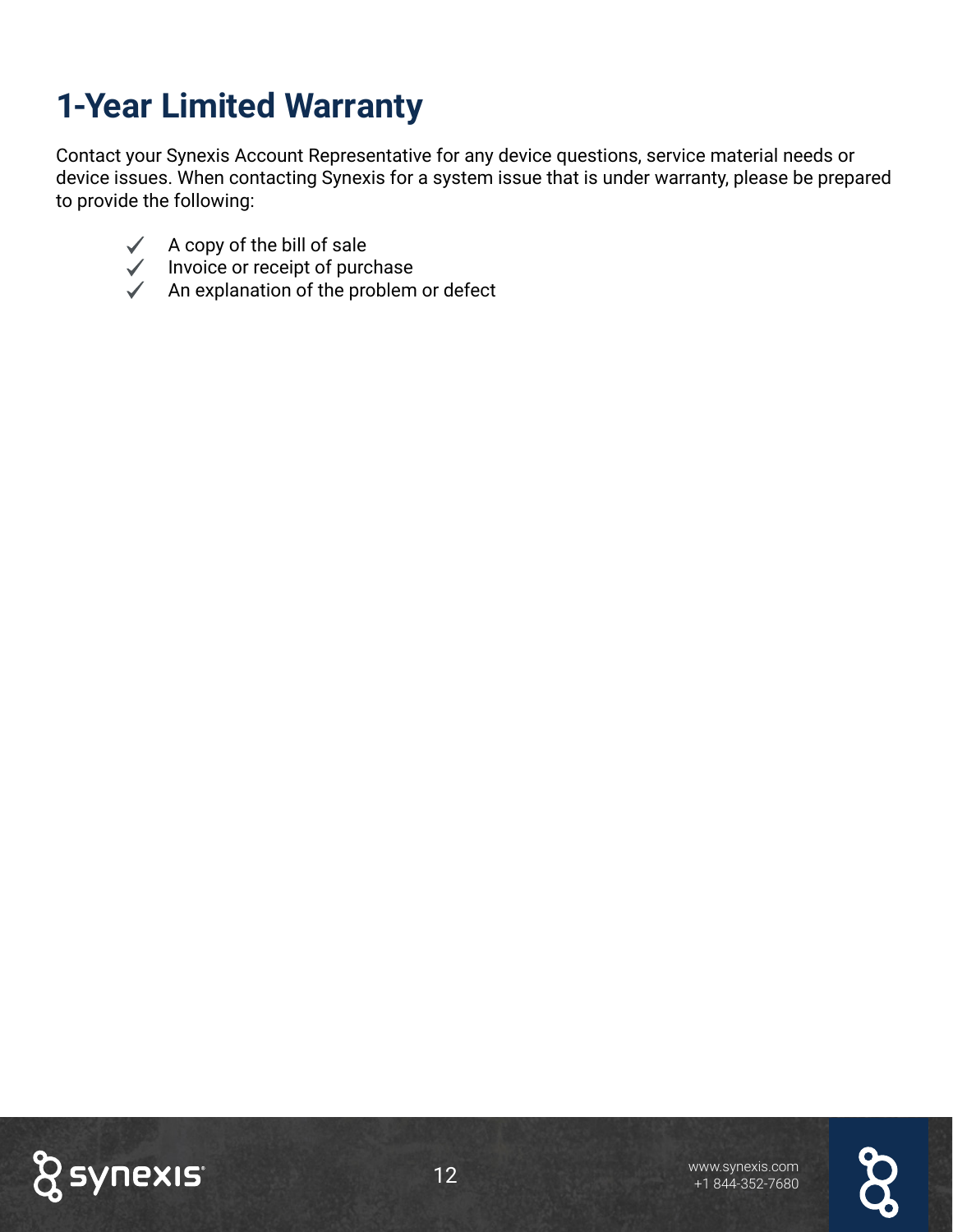**This page intentionally left blank**



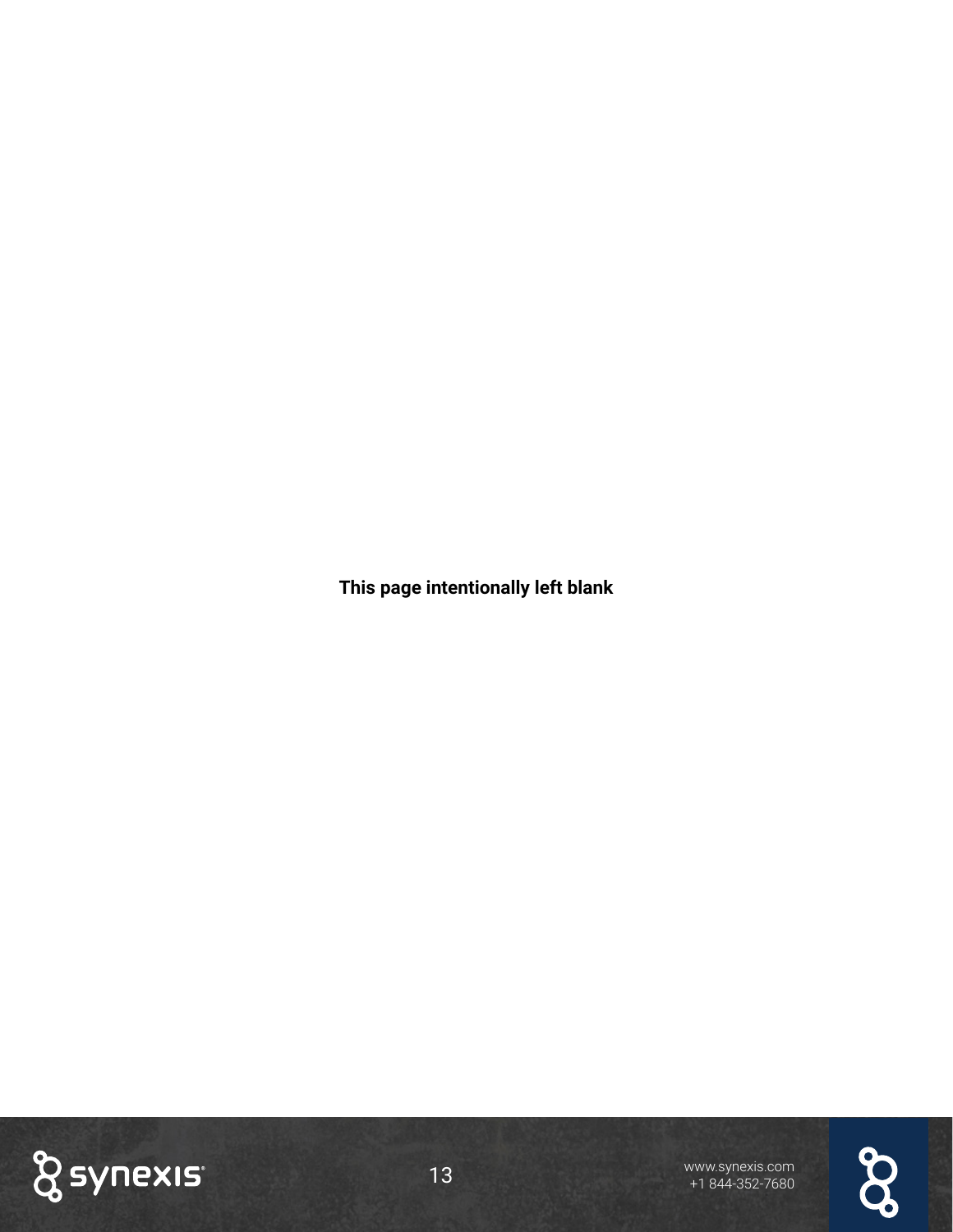**This page intentionally left blank**



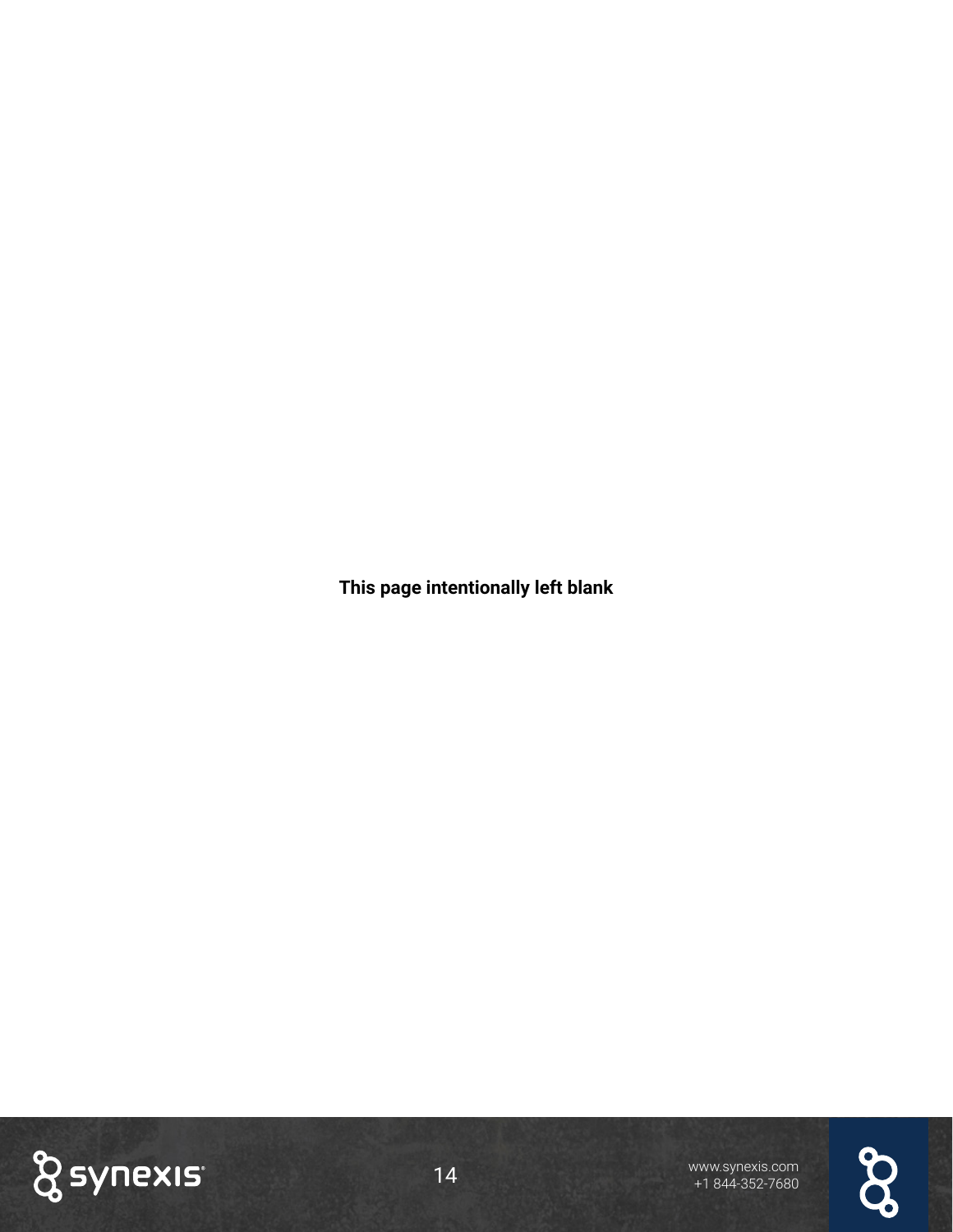**This page intentionally left blank**